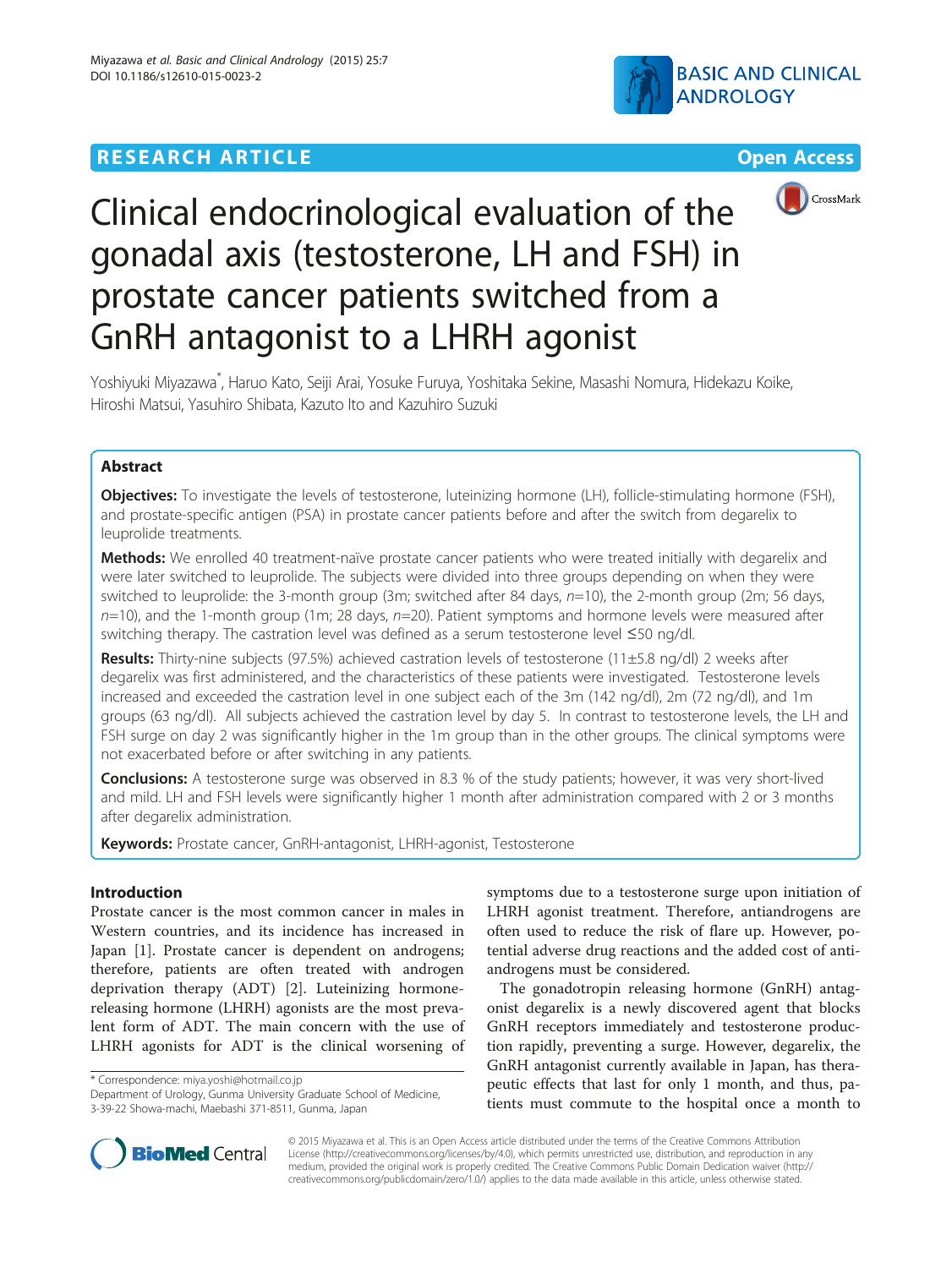receive subcutaneous injections. In contrast, the LHRH agonists leuprolide and goselerin are available as 1 and 3 month formulations, respectively. The interval between hospital visits using 3-month formulations helps reduce the number of hospital visits, as well as the number of subcutaneous injections. Therefore, when ADT treatment is initiated, patients are often switched to a LHRH agonist empirically after the state of castration is reached using degarelix, thereby precluding the need for an antiandrogen. After switching, the patients gain the benefit of longer intervals between hospital visits.

Garnick et al. firstly reported switching antagonist to agonists. They demonstrated the endocrinological and biochemical efficacy of initiating treatment with the GnRH antagonist abarelix followed by the administration of LHRH agonists [[3\]](#page-7-0). Zuckerman et al. performed a prospective evaluation of the testosterone surge when treatment was switched from 3-month depot injections of degarelix to leuprolide [[4\]](#page-7-0). They reported that the fluctuations in serum testosterone were mild and shortlived, and that there were no symptomatic patients after switching [\[4](#page-7-0)]. Based on these reports, we conducted the current study to investigate the trends in hormone levels before and after prostate cancer patients were switched from degarelix to leuprolide. We also assessed the changes in hormone levels during different periods of degarelix administration (1, 2, and 3 months). This is the first prospective evaluation of hormone levels in the switch from degarelix to leuprolide in Japanese patients.

#### **Methods**

We conducted an investigator-initiated, prospective, single-arm, open-label trial. The primary objective of the study was to evaluate the surge in testosterone, luteinizing hormone (LH), follicle-stimulating hormone (FSH), and prostate-specific antigen (PSA) and to determine whether symptoms worsened during the switch from degarelix to leuprolide. We defined "testosterone surge" as an increase in testosterone that is an obligate increase whether an antiandrogen is used or not, and "clinical flare" as worsening of symptoms due to the increase in testosterone levels. The subjects included 40 treatment-naïve prostate cancer patients (mean age 70.6 ± 7.0 years, range 55−85, mean of body weight 64.2 ± 7.87 kg, range 49–80, mean of Body Mass Index  $23.1 \pm 2.65$ , range 16.6−27.7, data are presented as mean ± Standard Deviation, S.D.) who were treated initially with degarelix hormone therapy and later switched to leuprolide. The characteristics of patients are shown in Table [1](#page-2-0). Because of concern about the occurrence of testosterone flare, which worsens pain upon bone metastasis, we selected only patients who had no such metastasis. 24 patients (mean age 67.6 years) received radiation therapy with hormonal therapy. 16 patients (mean of age 75.7) were

treated by continuous androgen deprivation therapy for their preference. The subjects were divided into three groups depending on when they were switched to 3.75 mg leuprolide. The 3-month (3 m) group was given 240 mg degarelix via two 120-mg deep subcutaneous injections, to initiate ADT, at day -84, followed by two 80-mg maintenance doses ( $n = 10$ ). The 2-month (2 m) group was treated with 240 mg degarelix at day -56 via two 120-mg deep subcutaneous injections, to initiate ADT, followed by a single 80-mg maintenance dose  $(n = 10)$ . Finally, patients in the 1-month  $(1 \text{ m})$  group were treated with 240 mg degarelix via two 120-mg deep subcutaneous injections to initiate ADT at day -28, with no maintenance dose  $(n = 20)$ . The day on which the medications were switched was recorded as day 0. The symptoms were confirmed, and hormone levels were measured on days 0, 1, 2, 5, 7, and 28. No patient received any antiandrogen. Serum LH and FSH were measured using a chemiluminescent immunoassay (CLIA). PSA was measured using a chemiluminescent enzyme immunoassay (CLEIA). Testosterone in all samples was measured with an electrochemiluminescence Immunoassay (ECLIA). It has been reported that the correlation coefficients for automated immunoassays are relatively poor when testosterone concentrations are low (<4.0 nmol/L) [[5\]](#page-7-0), so we also measured serum testosterone on days 0, 1, 2, 5 and 7 via liquid chromatography-tandem mass spectrometry (LC-MS/MS). The castration level was defined as a serum testosterone level ≤50 ng/dl. This study was conducted with approval from the Gunma University Clinical Research Ethics Committee. Friedman and Wilcoxon Signed-Rank tests and one-factor ANOVA were used to compare PSA and hormonal parameters among the groups. Multivariate analyses were performed using a linear regression model, and  $p < 0.05$ was considered indicative of statistical significance. All statistical analyses were performed using commercially available statistical software (SPSS ver. 21.0 IBM, Chicago, IL, USA).

#### Results

A total of 40 patients aged  $55-85$  years  $(70.6 \pm 7.0,$ mean  $\pm$  S.D.) were enrolled in the study between July and October of 2013. The baseline patient characteristics are shown in Table [1](#page-2-0).

#### Testosterone determined by ECLIA

The mean testosterone level before initiating ADT using degarelix was  $470.4 \pm 161.1$  (mean  $\pm$  S.D.) ng/dl. One patient in the 1 m group was excluded from the analysis because his testosterone did not reach castration level (166 ng/dl) before switching to leuprolide. After administering a 3.75-mg dose of leuprolide, he reached castration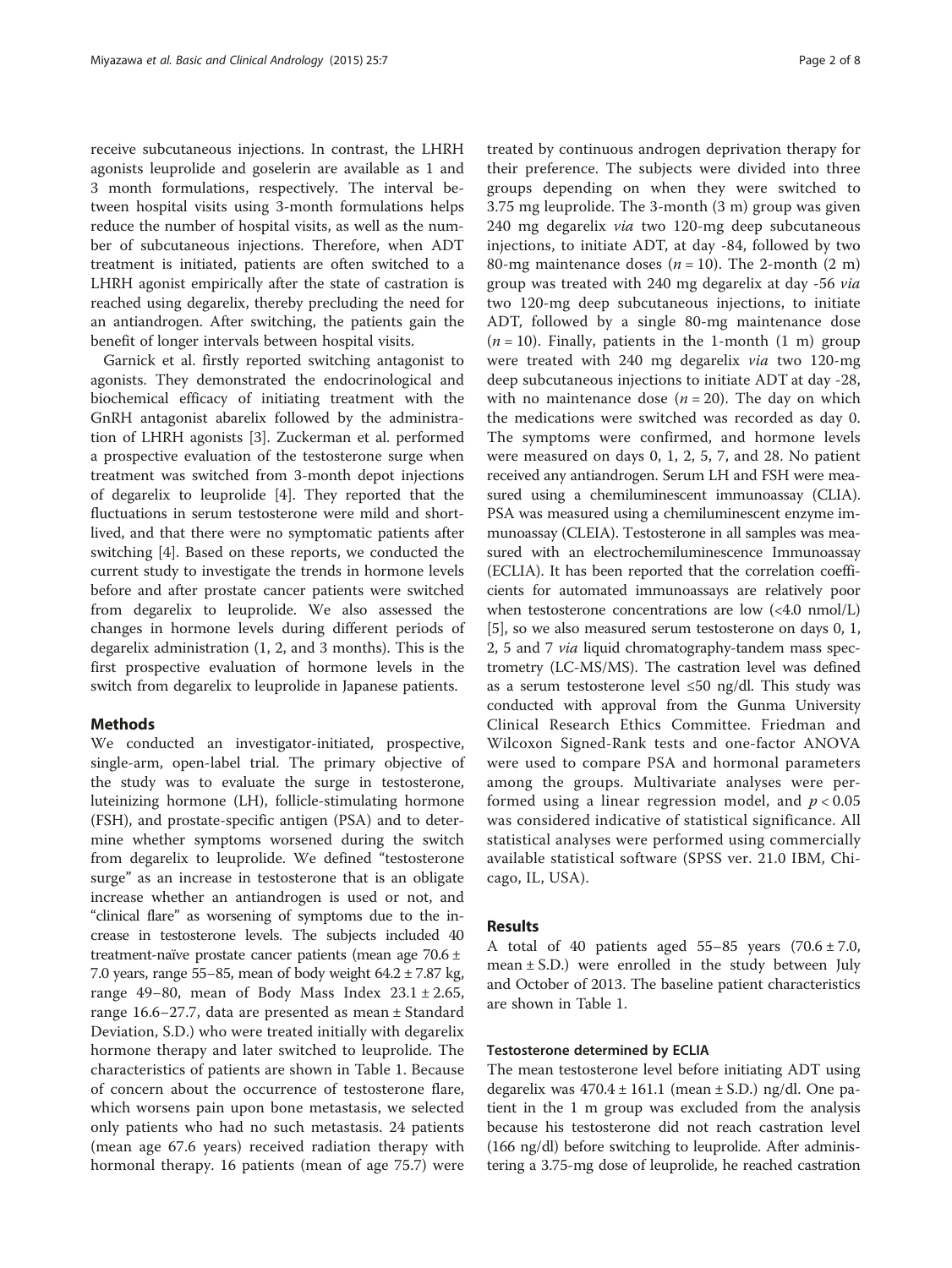|                                    | All patients    | 3 m group       | 2 m group       | 1 m group        | $p$ -value |
|------------------------------------|-----------------|-----------------|-----------------|------------------|------------|
| $\boldsymbol{n}$                   | 40              | 10 <sup>°</sup> | 10              | 20               |            |
| Age                                | $70.6 \pm 7.0$  | $73.4 \pm 7.9$  | $72.1 \pm 6.9$  | $68.5 \pm 6.2$   | 0.147      |
| BW (kg)                            | $64.2 \pm 7.9$  | $61.7 \pm 6.9$  | $62.0 \pm 8.9$  | $66.1 \pm 6.8$   | 0.289      |
| Height (cm)                        | $166.6 \pm 5.1$ | $166.9 \pm 3.4$ | $164.5 \pm 6.2$ | $165.9 \pm 5.3$  | 0.166      |
| BMI                                | $23.1 \pm 2.6$  | $22.1 \pm 2.3$  | $22.9 \pm 2.9$  | $24.0 \pm 2.1$   | 0.295      |
| PSA                                | $12.0 \pm 9.9$  | $8.91 \pm 7.10$ | $17.6 \pm 14.9$ | $10.65 \pm 6.84$ | 0.177      |
| GS; n (%)                          |                 |                 |                 |                  |            |
| 6                                  | 5(12)           |                 | 2(20)           | 3(15)            |            |
| $\overline{7}$                     | 22(55)          | 7(70)           | 4(40)           | 11(55)           |            |
| $\,8\,$                            | 8(20)           | 3(30)           | 2(20)           | 3(15)            |            |
| 9                                  | 5(13)           |                 | 2(20)           | 3(15)            |            |
| TNM classification; n (%)          |                 |                 |                 |                  |            |
| T1cN0M0                            | 5(13)           |                 | 2(20)           | 3(15)            |            |
| T2N0M0                             | 22 (55)         | 8(80)           | 4(40)           | 10(50)           |            |
| T3N0M0                             | 13(33)          | 2(20)           | 4(40)           | 7(35)            |            |
| D'Amico risk classification; n (%) |                 |                 |                 |                  |            |
| low                                | 2(7)            |                 | 1(10)           | 1(5)             |            |
| intermediate                       | 12(40)          | 3(30)           | 2(20)           | 7(35)            |            |
| poor                               | 16 (53)         | 7(70)           | 7(70)           | 12 (60)          |            |

<span id="page-2-0"></span>Table 1 Clinical characteristics of the patients

Data are presented as means  $\pm$  SD unless indicated otherwise

BW body weight; BMI Body Mass Index; PSA prostatic specific antigen; GS Gleason score; SD standard deviation

levels successfully (6.0 ng/dl). Ultimately, 39 patients who reach castration level (mean of testosterone  $7.5 \pm 5.8$  ng/dl, mean ± S.D.) before switching to leuprolide from degarelix were included in the analysis. The data are shown in Table [2](#page-3-0). A testosterone surge of up to 50 ng/dl was observed in three cases (7.7 %) (59.0 ng/dl in one patient, No.30 in the 1 m group, 69.0 ng/dl in one patient, No.18 in the 2 m group, and 161.0 ng/dl in one patient, No.10 in the 3 m group).

#### Testosterone determined by LC-MS/MS

We measured serum testosterone on days 0, 1, 2, 5, and 7 via LC-MS/MS because it has been reported that the correlations between the results of automated immunoassays are poor when testosterone concentrations are low (<4.0 nmol/L) [[5\]](#page-7-0). We were not able to evaluate testosterone levels in three patients on the day of the switch from degarelix (1 patient in 2 m group, 2 patients in 1 m group) because no serum remained after ECLIA assay. We evaluate testosterone by LC-MS/MS in 36 patients. The data are shown in Table [2](#page-3-0). In 36 patients, mean testosterone level was  $8.6 \pm 4.4$  ng/dl on day of switching to leuprolide from degarelix as day 0,  $24.1 \pm 25.3$  ng/dl on day 1,  $22.6 \pm 20.6$  ng/dl on day 2,  $8.6 \pm 2.7$  ng/dl on day 5,  $8.0 \pm 3.0$  ng/dl on day 7 (mean  $\pm$  S.D.). Similar with the results found with the ECLIA, after the administration

of leuprolide, a testosterone surge of up to 50 ng/dl was observed in the same three cases (8.3 %) (63 ng/dl in one patient, No.30 in the 1 m group, 80 ng/dl in one patient, No.18 in the 2 m group, and 142 ng/dl in one patient, No.10 in the 3 m group). These three patients returned to castration level within 5 days of switching, and all patients maintained testosterone below the castration level until the end of the observation period (Fig. [1\)](#page-4-0). A testosterone surge was observed in 8.3 % of the study 36 patients by LC-MS/MS. In 33 patients who had no testosterone surge of up to 50 ng/dl, mean testosterone level was 7.9 ± 3.0 ng/dl on day 0,  $17.9 \pm 10.3$  ng/dl on day 1,  $19.1 \pm 13.4$  ng/dl on day 2,  $8.4 \pm 2.6$  ng/dl on day 5,  $7.6 \pm 2.6$  ng/dl on day 7 (mean  $\pm$  S.D.). There was no significant difference in the width or frequency of the testosterone surge among the three groups.

### PSA

PSA was reduced in all groups after the administration of degarelix (mean PSA ± S.D. before vs. after: 3 m group,  $9.88 \pm 6.97$  *vs.*  $0.63 \pm 0.61$  ng/ml; 2 m group, 17.8  $\pm$  14.8 *vs.* 2.05  $\pm$  4.30 ng/ml; 1 m group, 11.8  $\pm$  7.30 *vs.*  $3.91 \pm 4.32$  ng/ml). There were no significant elevations of PSA levels in any of the groups after switching to leuprolide (Table [3\)](#page-4-0).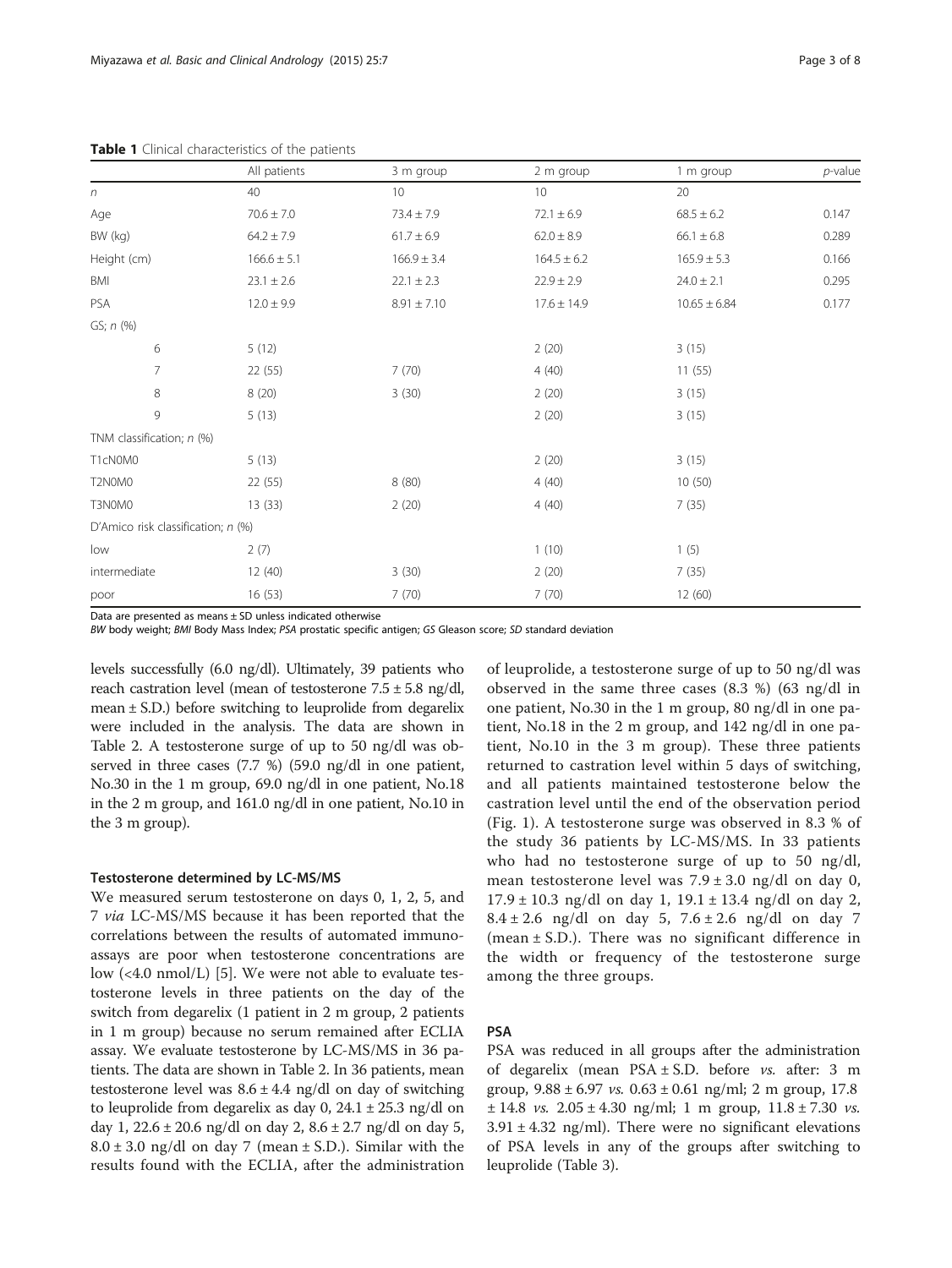<span id="page-3-0"></span>

| <b>Table 2</b> Serum testosterone on each days after switching to lueprolide |  |  |  |
|------------------------------------------------------------------------------|--|--|--|
|------------------------------------------------------------------------------|--|--|--|

|              |                        | Day 0         | Day 1           | Day 2           | Day 5         | Day 7         |  |  |  |  |  |
|--------------|------------------------|---------------|-----------------|-----------------|---------------|---------------|--|--|--|--|--|
| <b>ECLIA</b> | Total $(n = 39)$       | $7.5 \pm 5.8$ | $19.7 \pm 27.5$ | $17.4 \pm 18.2$ | $7.0 \pm 4.8$ | $6.7 \pm 4.6$ |  |  |  |  |  |
|              | Surge (-)              |               |                 |                 |               |               |  |  |  |  |  |
|              | Total $(n = 36)$       | $7.6 \pm 6.0$ | $13.5 \pm 10.6$ | $14.3 \pm 11.2$ | $7.1 \pm 4.8$ | $6.8 \pm 4.7$ |  |  |  |  |  |
|              | 3 m group $(n = 9)$    | $8.2 \pm 6.8$ | $11.9 \pm 10.6$ | $11.9 \pm 11.4$ | $7.9 \pm 5.7$ | $6.9 \pm 5.0$ |  |  |  |  |  |
|              | 2 m group $(n = 9)$    | $6.0 \pm 5.6$ | $10.6 \pm 11.9$ | $9.0 \pm 8.0$   | $6.0 \pm 5.7$ | $6.3 \pm 5.6$ |  |  |  |  |  |
|              | 1 m group ( $n = 19$ ) | $8.2 \pm 5.9$ | $15.7 \pm 5.9$  | $18.2 \pm 11.5$ | $7.2 \pm 4.0$ | $7.1 \pm 4.1$ |  |  |  |  |  |
|              | Surge $(+)$            |               |                 |                 |               |               |  |  |  |  |  |
|              | No.10 (3 m)            | 10.0          | 161.0           | 88.0            | 3.0           | 3.0           |  |  |  |  |  |
|              | No.18 (2 m)            | 3.0           | 63.0            | 69.0            | 3.0           | 3.0           |  |  |  |  |  |
|              | No.30 (1 m)            | 3.0           | 59.0            | 5.0             | 12.0          | 9.0           |  |  |  |  |  |
| LC-MS/MS     | Total $(n = 36)$       | $8.6 \pm 4.4$ | $24.1 \pm 25.3$ | $22.6 \pm 20.6$ | $8.6 \pm 2.7$ | $8.0 \pm 3.0$ |  |  |  |  |  |
|              | Surge (-)              |               |                 |                 |               |               |  |  |  |  |  |
|              | Total $(n = 33)$       | $7.9 \pm 3.0$ | $17.9 \pm 10.3$ | $19.1 \pm 13.4$ | $8.4 \pm 2.6$ | $7.6 \pm 2.6$ |  |  |  |  |  |
|              | 3 m group $(n = 9)$    | $8.6 \pm 3.3$ | $15.7 \pm 12.3$ | $15.4 \pm 11.5$ | $8.4 \pm 3.4$ | $8.0 \pm 3.1$ |  |  |  |  |  |
|              | 2 m group $(n = 8)$    | $6.4 \pm 2.6$ | $14.9 \pm 12.5$ | $11.1 \pm 11.1$ | $6.8 \pm 2.7$ | $6.6 \pm 3.2$ |  |  |  |  |  |
|              | 1 m group ( $n = 16$ ) | $8.3 \pm 2.9$ | $20.8 \pm 7.4$  | $24.4 \pm 13.7$ | $9.2 \pm 1.6$ | $7.9 \pm 1.9$ |  |  |  |  |  |
|              | Surge $(+)$            |               |                 |                 |               |               |  |  |  |  |  |
|              | No.10 (3 m)            | 28.0          | 142.0           | 93.0            | 12.0          | 16.0          |  |  |  |  |  |
|              | No.18 (2 m)            | 12.0          | 72.0            | 80.0            | 9.0           | 12.0          |  |  |  |  |  |
|              | No.30 (1 m)            | 7.0           | 63.0            | 7.0             | 12.0          | 9.0           |  |  |  |  |  |

Data are presented as means  $\pm$  SD unless indicated otherwise

ECLIA electrochemiluminescence Immunoassay; LC-MS/MS liquid chromatography-tandem mass spectrometry; surge (-) means a testosterone surge of down to 50 ng/dl was observed, surge (+) means a testosterone surge of up to 50 ng/dl was observed

#### LH and FSH

In contrast, there were significant differences in the median LH surge after switching. The mean of LH surge on day 2 was  $1.97 \pm 1.97$  mIU/ml in the 3 m group,  $1.57 \pm$ 1.58 mIU/ml in the 2 m group, and  $6.21 \pm 3.73$  mIU/ml in the 1 m group (mean  $\pm$  S.D.). LH levels were significantly higher in the 1 m group than the other two groups (*vs.* 3 m group,  $p = 0.023$ ; *vs.* 2 m group,  $p = 0.009$ ; Fig. [2a](#page-5-0)). Similarly, there was also an FSH surge on day 2. The mean of FSH surge was  $5.24 \pm 3.81$  mIU/ml in the 3 m group,  $4.05 \pm 1.77$  mIU/ml in the 2 m group, and  $10.53 \pm 6.59$ mIU/ml in the 1 m group (mean  $\pm$  S.D.). The FSH surge was higher in the 1 m group than in the other two groups (*vs.*3 m group,  $p = 0.019$ ; 2 m group,  $p = 0.001$ ; Fig. [2b](#page-5-0)).

#### Predictive factors of testosterone surge

We performed univariate and multivariate logistic analyses in order to predict which patients might more likely to experience a testosterone surge, measured *via* LC-MS/MS, during the switch from degarelix to leuprolide. The results of multivariate analysis (linear analysis) are shown in Table [4](#page-5-0). The period of degarelix administration and LH levels at the time of switching to leuprolide were significantly related to a testosterone surge with the switch to leuprolide. The testosterone surge could be predicted using the following formula: predicted testosterone surge (ng/dl) =  $100 \times \{ 0.196 + (0.445 \times$ serum LH on switching  $[mIU/ml]) + (-0.091 \times period of$ administration of degarelix [months]) }. The testosterone surge decreased with an increasing period of administration of degarelix. Conversely, the testosterone surge increased as the LH level upon switching to leuprolide increased. No patients experienced symptoms associated with a testosterone surge during the observation period. In addition, we found no significant changes in PSA level in any patient after switching to leuprolide.

#### **Discussion**

ADT has been a long-term treatment for prostate cancer patients since it was first reported by Huggins et al. [\[6](#page-7-0)]. It is used as the first-line treatment for patients with metastatic prostate cancer. LHRH agonists are used for castration, and their effectiveness is equivalent to that of surgical castration [\[7](#page-7-0)]. However, the testosterone surge that occurs during the early stage of treatment remains problematic because it might exacerbate the disease state temporarily [\[8](#page-7-0)]. Reports have suggested that patients with bone metastasis might experience a worsening of bone pain, and that a worsening of symptoms associated with spinal cord compression might be observed in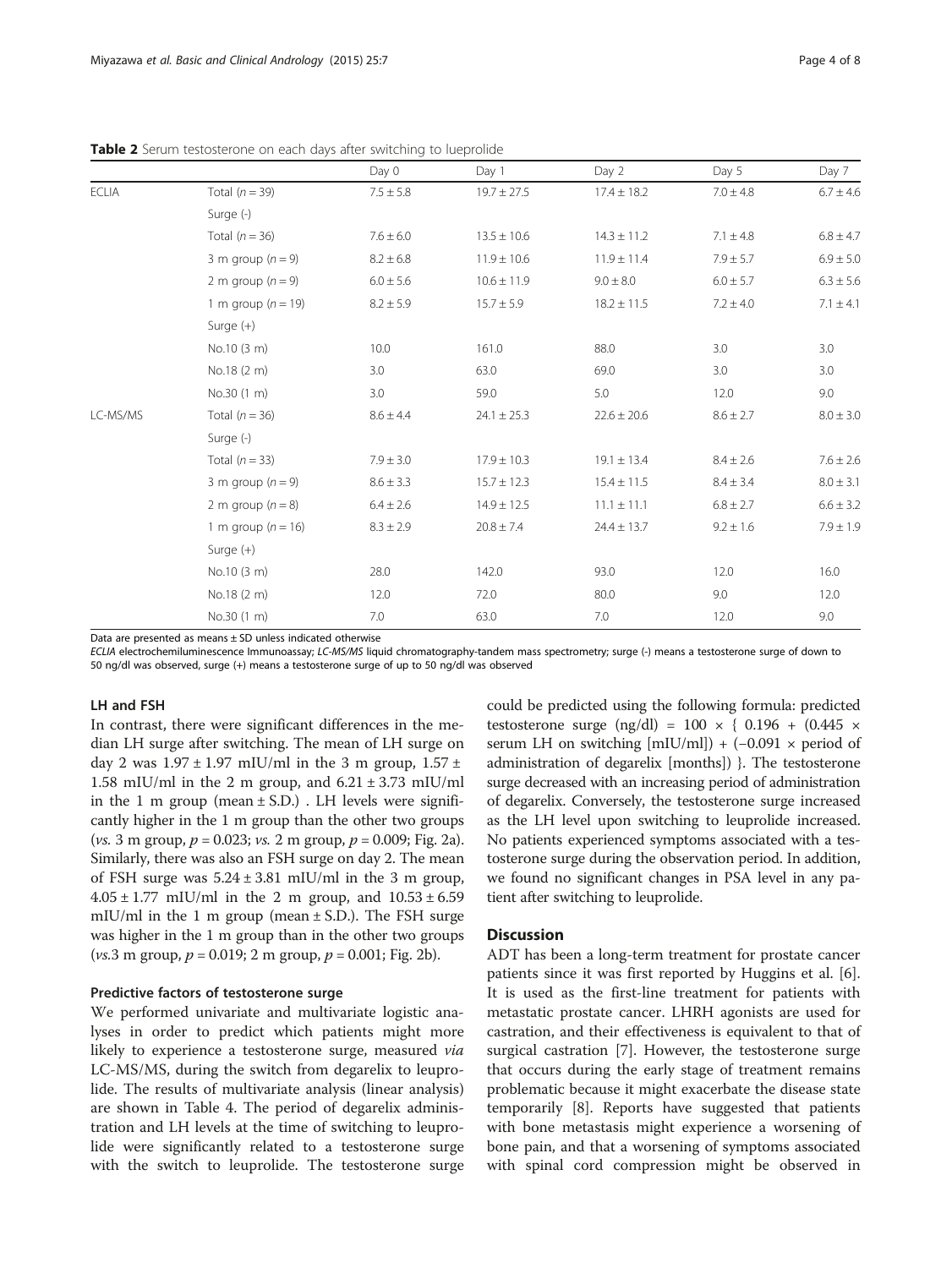<span id="page-4-0"></span>

patients with vertebral metastasis. A review of 765 patients in 9 series found 10.9 % who suffered disease flare and 15 who died during disease flare. (in Thompson et al.) [\[9](#page-7-0)]. To manage this testosterone surge, oral antiandrogens such as bicalutamide and flutamide are generally administered before initiating treatment with LH-RH agonists [[10](#page-7-0)–[12](#page-7-0)]. However, reports have suggested that it is not possible to prevent the testosterone surge completely, even when antiandrogens are used before LHRH agonists. Klotz et al. reported the efficacy and safety of degarelix in a phase III study in 2008. A total of 201 patients were treated with 7.5 mg leuprolide per month, and 23 patients (11 %) received concomitant bicalutamide for flare protection at the start of treatment. The 144 patients (81 %) without bicalutamide experienced a testosterone surge (an increase of >15 % from baseline). Despite of receiving bicalutamide, 17 of 23 (74 %) patients experienced a similar testosterone surge [[13\]](#page-7-0).

GnRH antagonists do not cause a testosterone surge, and they can produce a state of castration more rapidly than LHRH agonists. Studies assessing the therapeutic effects of GnRH antagonists in patients with metastasis demonstrated that the period prior to PSA re-elevation was prolonged, and the effects long-term [\[14](#page-7-0)]. Two reports described switching prostate cancer patients from an antagonist to an agonist. First, Garnick et al. demonstrated the safety and endocrinological and biochemical efficacy of initiating treatment with the LH-RH antagonist abarelix followed by the administration of agonists. A total of 176 patients received ADT with abarelix for 12 weeks, followed by maintenance ADT with a LH-RH agonist for 8 weeks. It was reported that 93.8 % of patients attained castration levels of testosterone (<50 mg/dL) after initiation of abarelix therapy, and that 91 % of patients remained at such levels after switching to the agonist. In addition, the mean testosterone levels of the 176 patients increased by a mean of 19.6 ng/dl (range, 17.7–37.3 ng/dl)

|  |  |  |  |  |  |  |  |  |  | Table 3 Serum PSA on each days after switching to lueprolide |
|--|--|--|--|--|--|--|--|--|--|--------------------------------------------------------------|
|--|--|--|--|--|--|--|--|--|--|--------------------------------------------------------------|

|                        | Dav 0           | Day '           | Day 2             | Day 5           | Day 7             |
|------------------------|-----------------|-----------------|-------------------|-----------------|-------------------|
| total $(n = 39)$       | $2.61 + 3.86$   | $2.47 \pm 3.66$ | $2.43 + 3.75$     | $1.95 + 2.43$   | $1.92 + 2.63$     |
| 3 m group $(n = 10)$   | $0.628 + 0.611$ | $0.614 + 0.592$ | $0.631 \pm 0.625$ | $0.665 + 0.621$ | $0.655 \pm 0.614$ |
| 2 m group $(n = 10)$   | $2.05 + 4.30$   | $1.94 + 4.04$   | $2.05 + 4.31$     | $2.01 + 3.99$   | $2.13 + 4.44$     |
| 1 m group ( $n = 19$ ) | $3.88 + 4.21$   | $3.66 + 4.02$   | $3.52 + 4.10$     | $2.58 + 1.71$   | $2.53 + 1.68$     |

Data are presented as means  $\pm$  SD (ng/ml) unless indicated otherwise

PSA Prostate Specific Antigen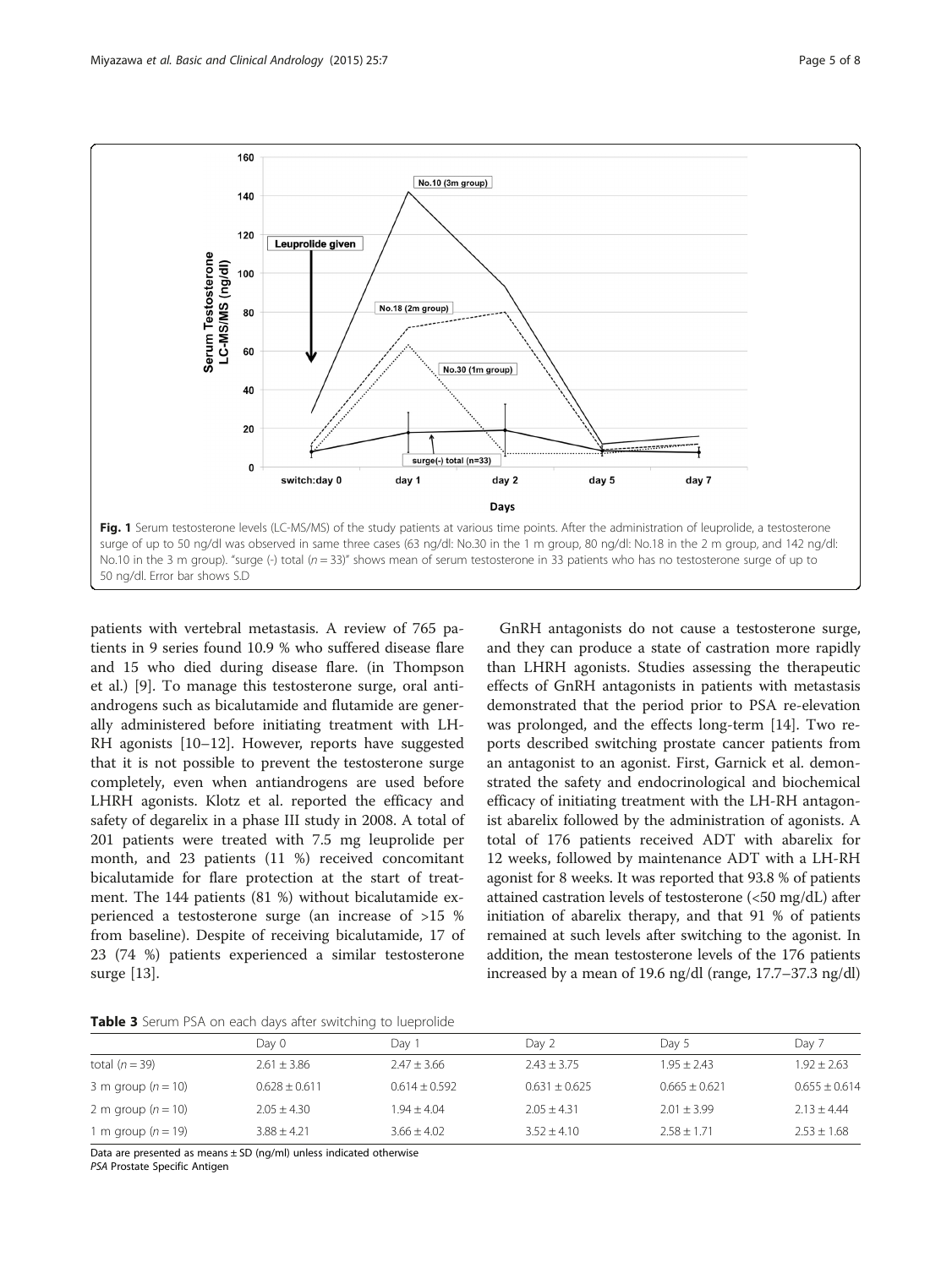Serum FSH (before therapy) 0.747

GS Gleason score; ADT androgen deprivation therapy; T testosterone; LH luteinizing hormone; FSH follicle-stimulating hormone; CI confidence interval

Univariate analysis Multivariate analysis (linear analysis) Variables **P** value P value Partial regression coefficient 95% CI lower 95% CI upper P value

Period of degarelix administration  $0.004$  −0.091 −0.150 −0.032 0.004

<span id="page-5-0"></span>Miyazawa et al. Basic and Clinical Andrology (2015) 25:7 Page 6 of 8



Table 4 Multivariate analysis for predicting testosterone surge (LC-MS/MS)

Age 0.140

GS 0.354 Stage 0.241 D'Amico classification 0.149 Serum T (before ADT) 0.688 Serum T (after switching therapy) 0.948 Serum LH (before ADT) 0.820

Serum FSH (after switching therapy) 0.406

Serum LH (after switching therapy) <0.001 0.445 0.339 0.551 <0.001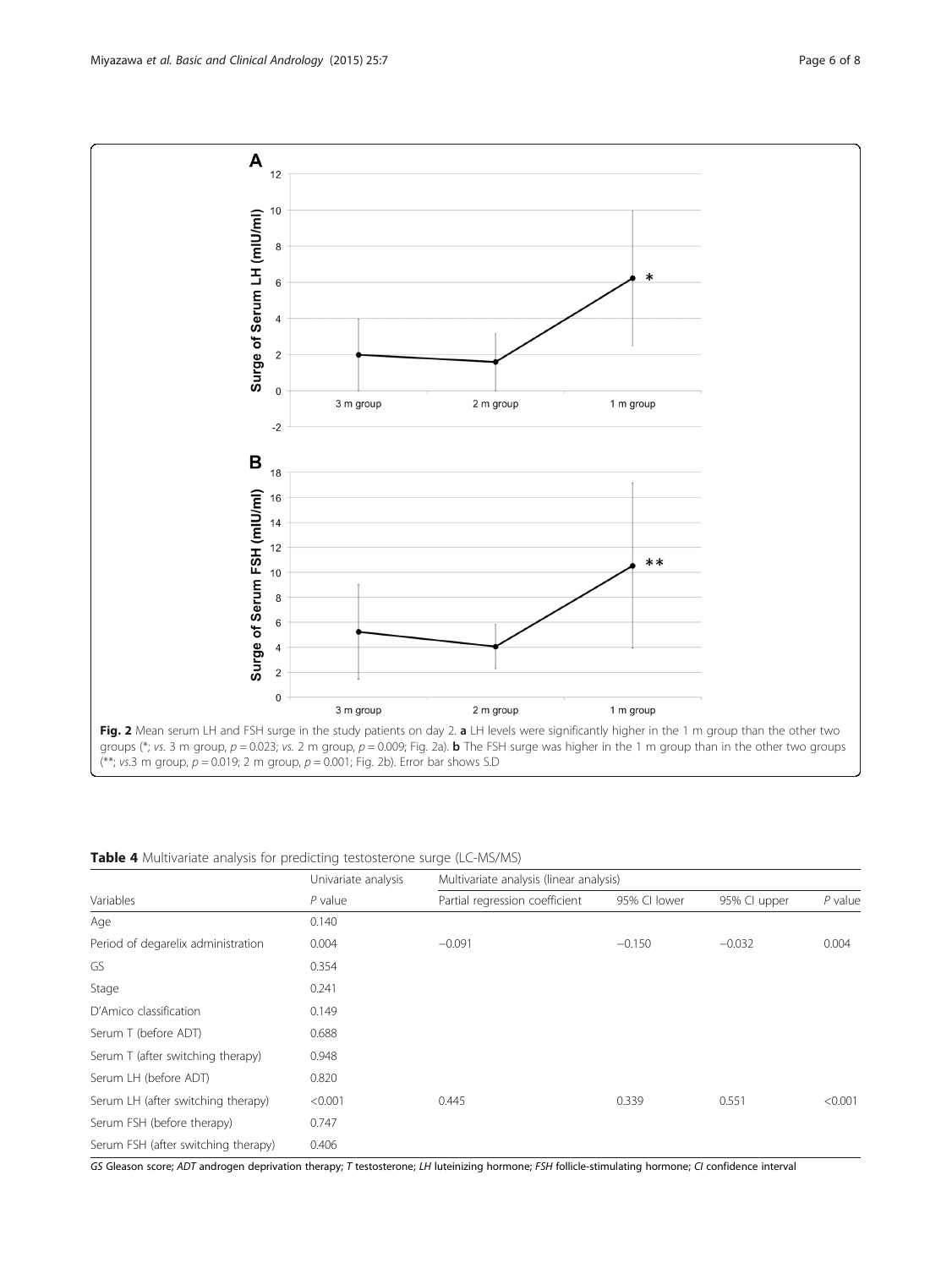the day after switching, and no symptomatic progression occurred as a result of switching therapy [\[3](#page-7-0)]. A subsequent study by Zuckerman et al. performed a prospective evaluation of testosterone fluctuations associated with the switch from degarelix to leuprolide in 45 patients. They observed a rise in mean testosterone from a nadir of 16.5 ng/dl to a peak of 25.8 ng/dl ( $p = 0.0005$ ). Four patients (8.9 %) experienced a testosterone surge with a mean peak serum level of 80.7 ng/dl the day of switching; all four patients returned to castrate levels within 7 days of switching, and no patients experienced a symptomatic flare [[4](#page-7-0)].

In the current study, we observed a testosterone surge of 50 ng/dl or greater in one of 10 subjects who received degarelix every 3 months (patient no. 10), one of 9 subjects who received degarelix every 2 months (patient no. 18), and one of 17 who received degarelix once a month (patient no. 30). All patients who experienced a testosterone surge returned to the castrate state within 3 days of switching. No significant differences were observed regarding the severity or frequency of the testosterone surge among groups. In addition, no patient experienced symptomatic exacerbations related to the testosterone surge because no patient had bone metastasis, and no elevation in PSA level was noted after switching. Therefore, although surges were observed at the time of switching, none reached a level that was considered clinically problematic. Therefore, it seems that transition of therapy from degarelix to leuprolide is safe after any duration of treatment with degarelix (3 months, 2 months, or 1 month).

Interesting results were observed regarding the LH and FSH dynamics during degarelix administration and at the time of switching. The surges of LH and FSH were larger in the 1-month group, which suggests that the suppression of the pituitary gland was weaker. In addition, the surge at the time of agonist use was not stronger in individuals receiving the 240 mg dose of degarelix 2 or 3 months before the switch to leuprolide compared to those who received the 240 mg dose 1 month before the switch. Although there were differences in the LH and FSH surges according to the period of degarelix administration, there were no significant differences in the mean of testosterone surge among groups, which might have been caused by a suppression of the testicular response. When we focused on individual cases we found that a small testosterone surge was observed in a few patients and that it did not induce a change in PSA levels. The testosterone surges observed in the present study were mainly affected by LH levels on switching to leuprolide and period of administration of degarelix. Although it is possible that a testosterone surge might still occur because of decreased serum concentrations of the antagonist immediately after switching from a LHRH agonist, Zuckerman et al. reported that no testosterone surge was evident immediately after switching,

according to testosterone level measurements in samples taken 1, 2, 3, and 4 weeks after switching to the agonist [\[4\]](#page-7-0).

In the current study, treatment was initiated using a GnRH antagonist, and subjects were then switched to an LHRH agonist. Although testosterone surges were observed in some subjects, they were small and none reached a level that was clinically problematic; this suggests that this treatment is safe. However, the current study did not include subjects with bone metastasis. In addition, patients with multiple metastatic lesions at the time of the initial examination and malignant tumors with a high Gleason score might benefit more from the use of an antagonist than an agonist during long-term ADT therapy. In Japan, the combined androgen blockade using LHRH agonist and antiandrogens is popular in both non-metastatic and metastatic stages of prostate cancer [[15, 16\]](#page-7-0). Based on the present findings, switching from degarelix to leuprolide appears to be a reasonable therapeutic option in prostate cancer patients without metastatic extension, since it does not result in a disease flare-up, and that it does not require an additional treatment with anti-androgens.

## Conclusion

GnRH antagonists such as degarelix can rapidly produce a state of castration. The mean level of testosterone in patients of our study before initiating ADT using degarelix was  $470.4 \pm 161.1$  ng/dL, compared to  $8.5 \pm 4.4$  ng/dL before switching to leuprolide. A testosterone surge was observed in 8.3 % of the study patients; however, it was very short-lived and mild. There was no significant change in PSA level in any group after switching to leuprolide. No patients experienced symptoms associated with a testosterone surge during the observation period. In contrast, we found significant differences in the median LH and FSH surges after switching. LH and FSH surge levels were significantly higher 1 month after degarelix administration compared to 2 or 3 months thereafter. Based on the present findings, switching from degarelix to leuprolide appears to be a reasonable therapeutic option in prostate cancer patients without metastatic extension, since it does not result in a disease flare-up, and that it does not require an additional treatment with anti-androgens.

#### Competing interests

Yoshiyuki Miyazawa, Haruo Kato, Seiji Arai, Yosuke Furuya, Yoshitaka Sekine, Masashi Nomura, Hidekazu Koike, Hiroshi Matsui, Yasuhiro Shibata and Kazuto Ito declare that there no conflicts of interest that could be perceived as prejudicing the impartiality of the research reported. Kazuhiro Suzuki is a recipient of research grants and honoraria from Takeda Pharmaceutical Co. Ltd. and Astellas Pharmaceutical Co. Ltd.

#### Authors' contributions

All authors were involved in writing the paper and approved the submitted versions. YM performed the research. YM, KS, HKato, SA, YF, YSekine, MN, HKoike, HM, YShibata and KI analyzed data.